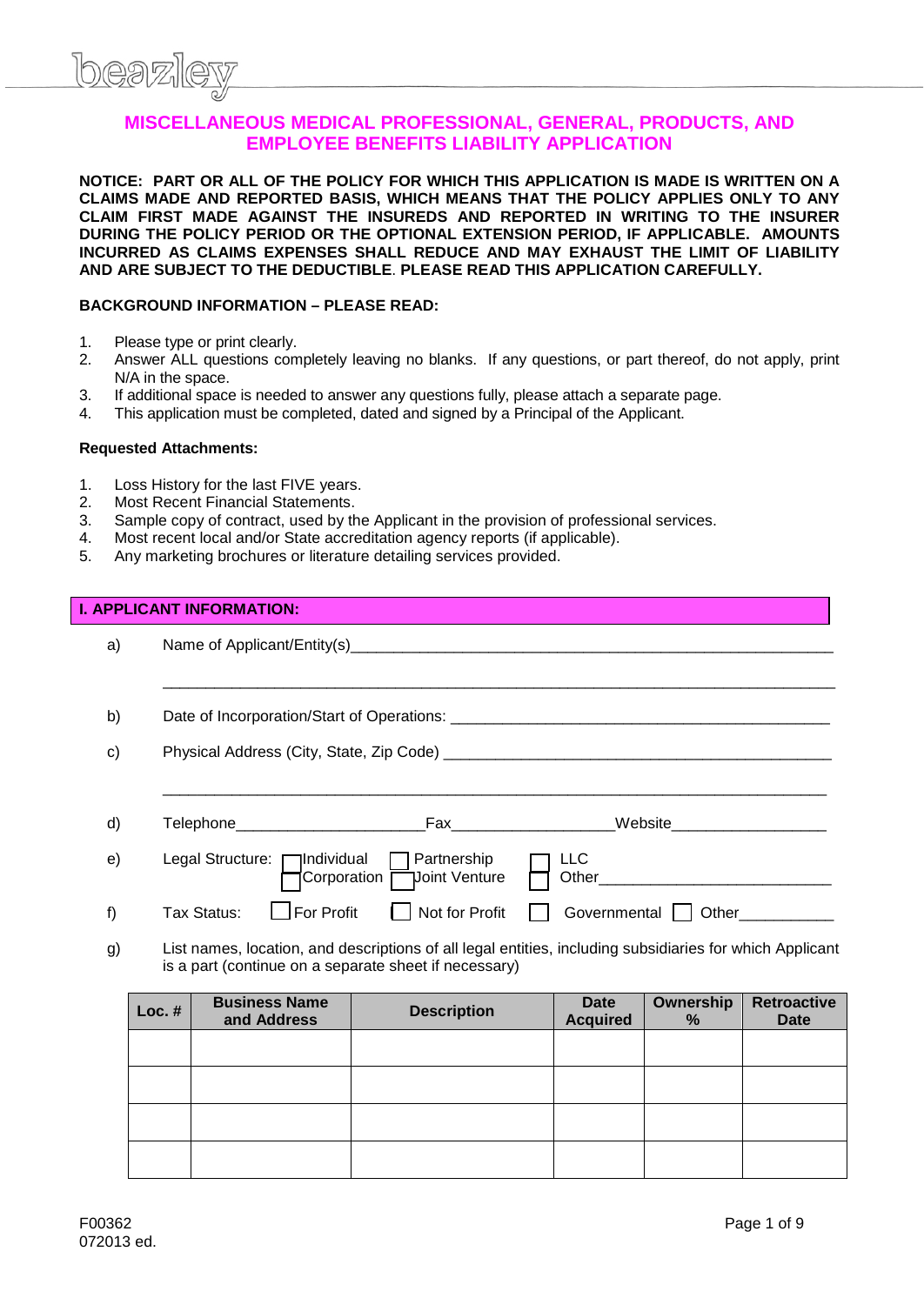h) Have you sold, discontinued, or acquired any operations in the past 5 years, or do you plan to in the upcoming year? (Please list including name of entity and date acquired) ........  $\Box$  Yes  $\Box$  No

\_\_\_\_\_\_\_\_\_\_\_\_\_\_\_\_\_\_\_\_\_\_\_\_\_\_\_\_\_\_\_\_\_\_\_\_\_\_\_\_\_\_\_\_\_\_\_\_\_\_\_\_\_\_\_\_\_\_\_\_\_\_\_\_\_\_\_\_\_\_\_\_\_\_

\_\_\_\_\_\_\_\_\_\_\_\_\_\_\_\_\_\_\_\_\_\_\_\_\_\_\_\_\_\_\_\_\_\_\_\_\_\_\_\_\_\_\_\_\_\_\_\_\_\_\_\_\_\_\_\_\_\_\_\_\_\_\_\_\_\_\_\_\_\_\_\_\_\_

\_\_\_\_\_\_\_\_\_\_\_\_\_\_\_\_\_\_\_\_\_\_\_\_\_\_\_\_\_\_\_\_\_\_\_\_\_\_\_\_\_\_\_\_\_\_\_\_\_\_\_\_\_\_\_\_\_\_\_\_\_\_\_\_\_\_\_\_\_\_\_\_\_\_

\_\_\_\_\_\_\_\_\_\_\_\_\_\_\_\_\_\_\_\_\_\_\_\_\_\_\_\_\_\_\_\_\_\_\_\_\_\_\_\_\_\_\_\_\_\_\_\_\_\_\_\_\_\_\_\_\_\_\_\_\_\_\_\_\_\_\_\_\_\_\_\_\_\_

\_\_\_\_\_\_\_\_\_\_\_\_\_\_\_\_\_\_\_\_\_\_\_\_\_\_\_\_\_\_\_\_\_\_\_\_\_\_\_\_\_\_\_\_\_\_\_\_\_\_\_\_\_\_\_\_\_\_\_\_\_\_\_\_\_\_\_\_\_\_\_\_\_\_

- i) List all licenses held by your facility including type and expiration dates.
- j) List any/all accreditation from governmental agencies/clients (JCAHO, AABB, AATB, FACT, ABC, CLIA, AOPO, EBAA, CAP, ASHI, etc.) and association memberships held by your facility and include a copy of your most recent report.

#### **II. COVERAGE HISTORY:**

a) Please provide details of professional liability coverage purchased in the last five (5) years to date:

| <b>Policy</b><br>Period | Primary/Xs<br>Limit | <b>SIR/Deductible</b> | <b>Carrier</b> | <b>Annual</b><br><b>Premium</b> | <b>Occurrence</b><br>or Claims<br>Made? | <b>Retroactive</b><br><b>Date</b> |
|-------------------------|---------------------|-----------------------|----------------|---------------------------------|-----------------------------------------|-----------------------------------|
|                         |                     |                       |                |                                 |                                         |                                   |
|                         |                     |                       |                |                                 |                                         |                                   |
|                         |                     |                       |                |                                 |                                         |                                   |
|                         |                     |                       |                |                                 |                                         |                                   |
|                         |                     |                       |                |                                 |                                         |                                   |

b) Please provide details of general liability coverage purchased in the last five (5) years to date:

| <b>Policy</b><br>Period | <b>Primary/Xs</b><br>Limit | <b>SIR/Deductible</b> | <b>Carrier</b> | <b>Annual</b><br><b>Premium</b> | <b>Occurrence</b><br>or Claims<br>Made? | <b>Retroactive</b><br><b>Date</b> |
|-------------------------|----------------------------|-----------------------|----------------|---------------------------------|-----------------------------------------|-----------------------------------|
|                         |                            |                       |                |                                 |                                         |                                   |
|                         |                            |                       |                |                                 |                                         |                                   |
|                         |                            |                       |                |                                 |                                         |                                   |
|                         |                            |                       |                |                                 |                                         |                                   |
|                         |                            |                       |                |                                 |                                         |                                   |

c) Do you currently carry employee benefits liability coverage? ............................. Yes No If yes, what is the employee count, limit, deductible, and retroactive date?

\_\_\_\_\_\_\_\_\_\_\_\_\_\_\_\_\_\_\_\_\_\_\_\_\_\_\_\_\_\_\_\_\_\_\_\_\_\_\_\_\_\_\_\_\_\_\_\_\_\_\_\_\_\_\_\_\_\_\_\_\_\_\_\_\_\_\_\_\_\_\_\_\_\_\_

d) Has the applicant ever been declined or refused coverage, or had its coverage cancelled or non-renewed? ..................................................................................................... Yes No If yes, please explain.

 $\mathcal{L}_\mathcal{L} = \{ \mathcal{L}_\mathcal{L} = \{ \mathcal{L}_\mathcal{L} = \{ \mathcal{L}_\mathcal{L} = \{ \mathcal{L}_\mathcal{L} = \{ \mathcal{L}_\mathcal{L} = \{ \mathcal{L}_\mathcal{L} = \{ \mathcal{L}_\mathcal{L} = \{ \mathcal{L}_\mathcal{L} = \{ \mathcal{L}_\mathcal{L} = \{ \mathcal{L}_\mathcal{L} = \{ \mathcal{L}_\mathcal{L} = \{ \mathcal{L}_\mathcal{L} = \{ \mathcal{L}_\mathcal{L} = \{ \mathcal{L}_\mathcal{$ 

#### **III. FINANCIAL INFORMATION:**

|        |                            | Projected, next<br><b>Fiscal/Annual Period</b> | <b>Past 12 Months; Most</b><br>recent, full-annual | <b>First Year Prior</b><br><b>Financial Year:</b> |
|--------|----------------------------|------------------------------------------------|----------------------------------------------------|---------------------------------------------------|
|        | Total Assets:              |                                                |                                                    |                                                   |
|        | Net Assets/Equity:         |                                                |                                                    |                                                   |
|        | Long Term Debt:            |                                                |                                                    |                                                   |
|        | <b>Gross Revenues:</b>     |                                                |                                                    |                                                   |
|        | Net Revenues/Income:       |                                                |                                                    |                                                   |
|        | <b>Total Cash and Cash</b> |                                                |                                                    |                                                   |
|        | Equivalents:               |                                                |                                                    |                                                   |
| F00362 |                            |                                                |                                                    | Page 2 of 9                                       |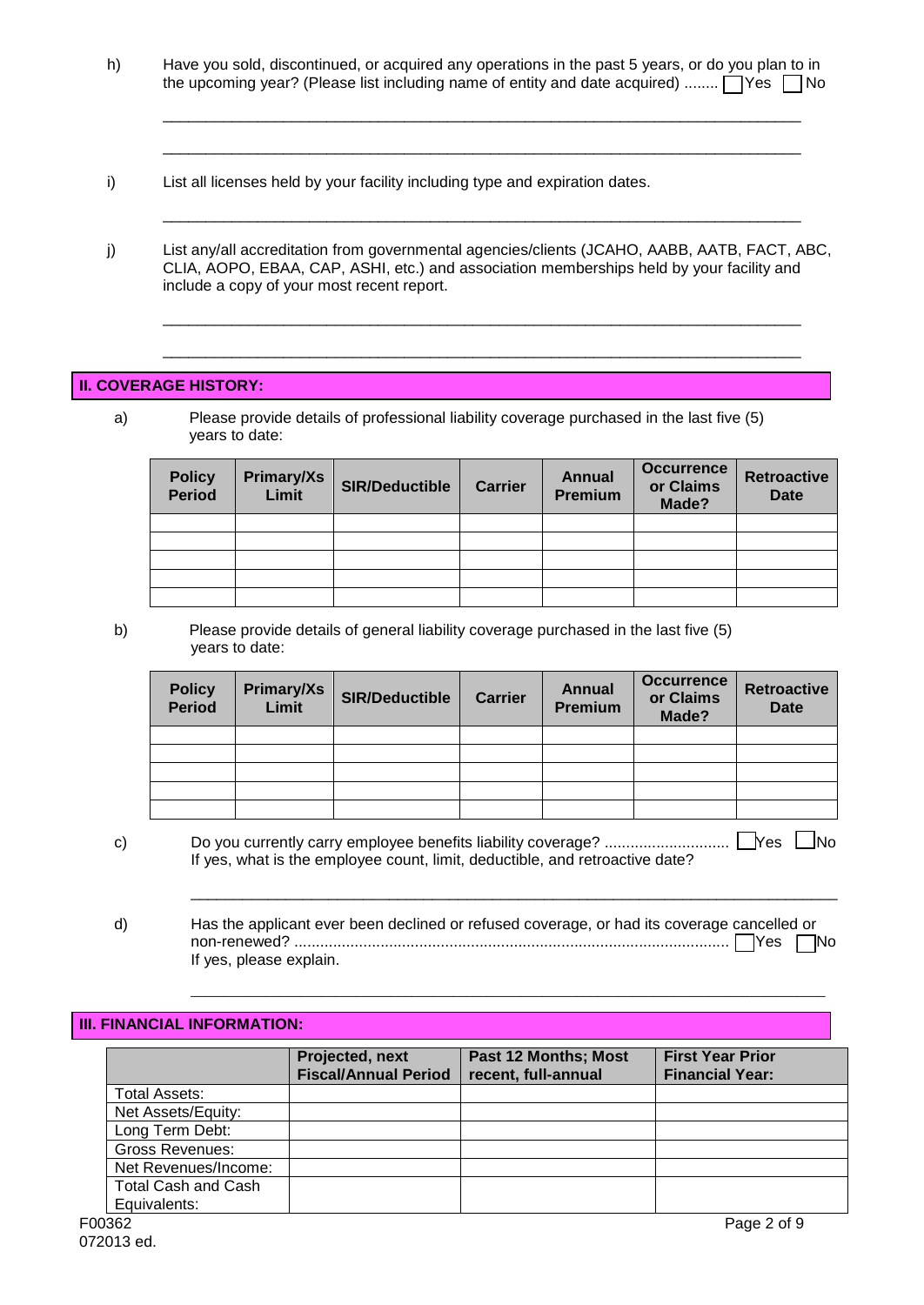#### **IV. PROFESSIONAL SERVICE/PRODUCT PROFILE:**

a) Please provide a full description of services rendered.

b) Operations: (for the previous 12 months please provide a breakout of the services provided, and the percentage of total gross revenues. Total must equal 100%)

\_\_\_\_\_\_\_\_\_\_\_\_\_\_\_\_\_\_\_\_\_\_\_\_\_\_\_\_\_\_\_\_\_\_\_\_\_\_\_\_\_\_\_\_\_\_\_\_\_\_\_\_\_\_\_\_\_\_\_\_\_\_\_\_\_\_\_\_\_\_\_\_\_\_\_\_\_\_\_\_\_\_\_\_\_\_\_\_\_\_\_\_\_\_\_\_

|                                       | percentage |                                                           | percentage |
|---------------------------------------|------------|-----------------------------------------------------------|------------|
| <b>Ambulance Services</b>             |            | <b>Medical Spa Services</b>                               |            |
| <b>Ambulatory Surgical Center</b>     |            | <b>Nursing Home/LTC Facility</b>                          |            |
| <b>Behavioural Health Services</b>    |            | <b>Optical Services</b>                                   |            |
| Blood/Plasma Banking/sperm (see       |            | Organ/Tissue Services/OPOs                                |            |
| blood & tissue application)           |            | (see appendix #5)                                         |            |
| Clinical Trials (see appendix #2)     |            | <b>Pathology Services</b>                                 |            |
| <b>Community Health Clinic</b>        |            | Pharmacy Services (see pharmacy<br>application)           |            |
| <b>Fertility Services</b>             |            | <b>Rehabilitation Services</b>                            |            |
| <b>Foster/Adoption Services</b>       |            | Schools for Healthcare<br>Professionals (see appendix #4) |            |
| <b>Genetic Testing Services</b>       |            | <b>Sleep Center</b>                                       |            |
| Group home/Adult Day-care             |            | Social Services                                           |            |
| Healthcare Staffing (see appendix #3) |            | <b>Substance Abuse Services</b>                           |            |
| <b>Home Healthcare Services</b>       |            | <b>Telemedicine Services</b>                              |            |
| <b>Hospice Care Services</b>          |            | <b>Urgent Care Center</b>                                 |            |
| <b>Imaging Services</b>               |            | <b>Weight Loss Services</b>                               |            |
| <b>Laboratory Services</b>            |            | All Other Services: Describe below                        |            |

All Other Services:

c) Please provide the number of patient contacts in the previous 12 months and current projection:

|            | (number of visits)                                                                                                                                       | Projected, next<br><b>Fiscal/Annual Period</b>                                  | Past 12 Months; Most<br>recent, full-annual | <b>First Year Prior</b><br><b>Financial Year:</b> |
|------------|----------------------------------------------------------------------------------------------------------------------------------------------------------|---------------------------------------------------------------------------------|---------------------------------------------|---------------------------------------------------|
| Clinic     |                                                                                                                                                          |                                                                                 |                                             |                                                   |
| Laboratory |                                                                                                                                                          |                                                                                 |                                             |                                                   |
|            | Other (specify)                                                                                                                                          |                                                                                 |                                             |                                                   |
|            | <b>TOTAL VISITS</b>                                                                                                                                      |                                                                                 |                                             |                                                   |
| d)         | (If yes, number of beds and average occupancy)                                                                                                           |                                                                                 |                                             | l No                                              |
| e)         | Has your facility been surveyed by an accreditation agency within the past three years? Yes $\Box$ No<br>Ť.                                              | If "Yes", please list date(s) of last survey: $\frac{1}{\sqrt{1-\frac{1}{2}}}\$ |                                             |                                                   |
| f)         | (If yes, Please explain)                                                                                                                                 |                                                                                 |                                             |                                                   |
| g)         | (If yes, Please explain)                                                                                                                                 |                                                                                 |                                             | - INo                                             |
| h)         | Does the applicant anticipate making any significant changes in the services/products provided within<br>the next 12 months?<br>(If yes, Please explain) |                                                                                 |                                             |                                                   |
| i)         | (If yes, Please explain)                                                                                                                                 |                                                                                 |                                             |                                                   |
| j)         | Has a product ever been recalled?<br>İ.                                                                                                                  | If "Yes", please explain (dates, volumes, and reasons for the recall)           |                                             | Yes<br>lNo                                        |
|            |                                                                                                                                                          |                                                                                 |                                             |                                                   |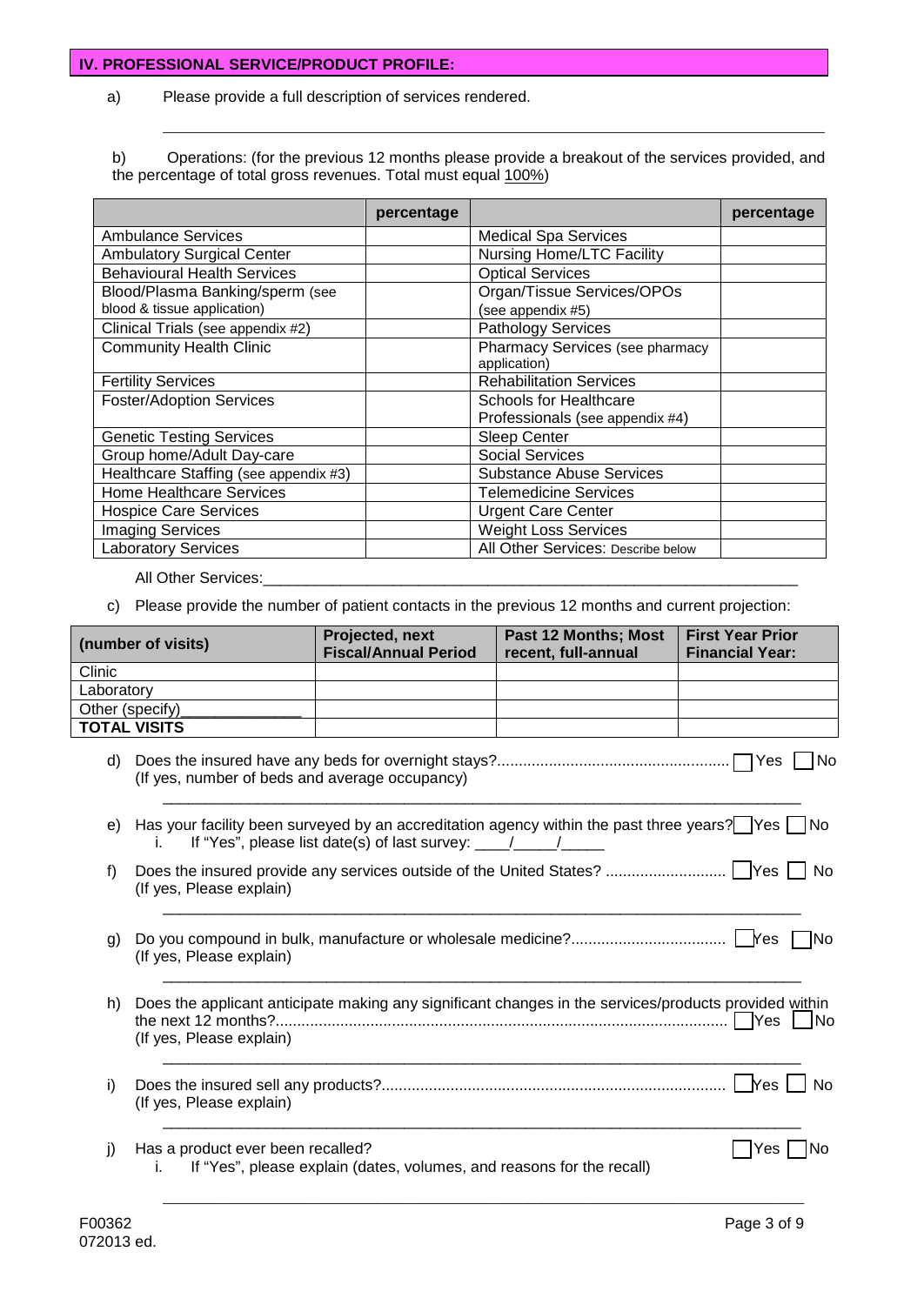#### **V. MEDICAL STAFF PROFILE:**

a) Schedule of Physicians, Surgeon, Osteopath, Podiatrist, Orthodontist, Chiropractor, Psychiatrist, Psychologist or Dentist – on Staff or Contracted: (supply separate sheet if necessary)

| <b>Name</b> | <b>Specialty</b> | <b>Board</b><br><b>Certified</b> | <b>Hours</b><br><b>Worked</b> | Volunteer,<br><b>Contracted or</b><br><b>Employed</b> | Has own<br><b>Malpractice</b><br><b>Insurance</b> | <b>Medical</b><br><b>Director</b> |
|-------------|------------------|----------------------------------|-------------------------------|-------------------------------------------------------|---------------------------------------------------|-----------------------------------|
|             |                  | <b>No</b><br><b>Nesl</b>         |                               |                                                       | Yes<br><b>No</b>                                  | INo.<br>Yesl                      |
|             |                  | No<br><b>Nes</b>                 |                               |                                                       | Yesl<br><b>No</b>                                 | <b>No</b><br>Yest                 |
|             |                  | 1No<br>IYesl                     |                               |                                                       | Yes<br>No                                         | Yes  No                           |
|             |                  | 1No<br><b>Nesl</b>               |                               |                                                       | Yes[<br>1No                                       | 1No<br><b>Yes</b>                 |

i. Would you like any listed physician to be covered under the facility's policy?  $\Box$  Yes  $\Box$  No (if yes, please submit a CV or application for each physician)

ii. Is physician credentialing and privileging formalized and documented?  $\Box$  Yes  $\Box$  No

iii. Do any of the above physicians have direct patient care responsibilities?  $\Box$  Yes  $\Box$  No (if yes, what is the physician's role in providing services for the applicant's facility?)

\_\_\_\_\_\_\_\_\_\_\_\_\_\_\_\_\_\_\_\_\_\_\_\_\_\_\_\_\_\_\_\_\_\_\_\_\_\_\_\_\_\_\_\_\_\_\_\_\_\_\_\_\_\_\_\_\_\_\_\_\_\_\_\_\_\_\_\_\_\_\_\_\_\_\_\_

b) Please provide details of all other staff utilized

|                                      | <b>Employed</b>     |                            |              | <b>Contracted</b>   |                            |              |
|--------------------------------------|---------------------|----------------------------|--------------|---------------------|----------------------------|--------------|
| <b>Health Professional</b>           | <b>Full</b><br>Time | <b>Part</b><br><b>Time</b> | <b>Hours</b> | <b>Full</b><br>Time | <b>Part</b><br><b>Time</b> | <b>Hours</b> |
| <b>Registered Nurses</b>             |                     |                            |              |                     |                            |              |
| <b>Licensed Practical Nurses</b>     |                     |                            |              |                     |                            |              |
| <b>Licensed Vocational Nurses</b>    |                     |                            |              |                     |                            |              |
| <b>Nurse Practitioners</b>           |                     |                            |              |                     |                            |              |
| <b>Physician Assistants</b>          |                     |                            |              |                     |                            |              |
| <b>Certified Nursing Assistants</b>  |                     |                            |              |                     |                            |              |
| Physical, Occupational, and Speech   |                     |                            |              |                     |                            |              |
| Therapists                           |                     |                            |              |                     |                            |              |
| <b>Home Health Aides</b>             |                     |                            |              |                     |                            |              |
| Sitters/Companions                   |                     |                            |              |                     |                            |              |
| <b>Emergency Medical Technicians</b> |                     |                            |              |                     |                            |              |
| Paramedics                           |                     |                            |              |                     |                            |              |
| Pharmacists                          |                     |                            |              |                     |                            |              |
| <b>Technicians</b>                   |                     |                            |              |                     |                            |              |
| Social Workers                       |                     |                            |              |                     |                            |              |
| Other (please provide description)   |                     |                            |              |                     |                            |              |

### **VI. RISK MANAGEMENT, CLAIMS HANDLING & LOSS CONTROL**

a) Does the applicant have a full time risk manager on staff?....................................... Yes No (If yes, please provide the following details.)

> Name $\_\_$ Title  $\_\_$

Telephone ( ) -  $\qquad \qquad$ 

Qualifications/Experience

- b) Does the applicant have a formal, written risk management/loss prevention program? (please provide details, separately if necessary) ...................................................... Yes No
- c) Does the applicant require new employees to participate in a training program that instructs them on all applicable company policies and procedures?................................................ Yes No

\_\_\_\_\_\_\_\_\_\_\_\_\_\_\_\_\_\_\_\_\_\_\_\_\_\_\_\_\_\_\_\_\_\_\_\_\_\_\_\_\_\_\_\_\_\_\_\_\_\_\_\_\_\_\_\_\_\_\_\_\_\_\_\_\_\_\_\_\_\_\_

d) Does the applicant handle claims in-house or utilise the services of a third party administrator? (please provide details of in-house claims personnel/TPA used)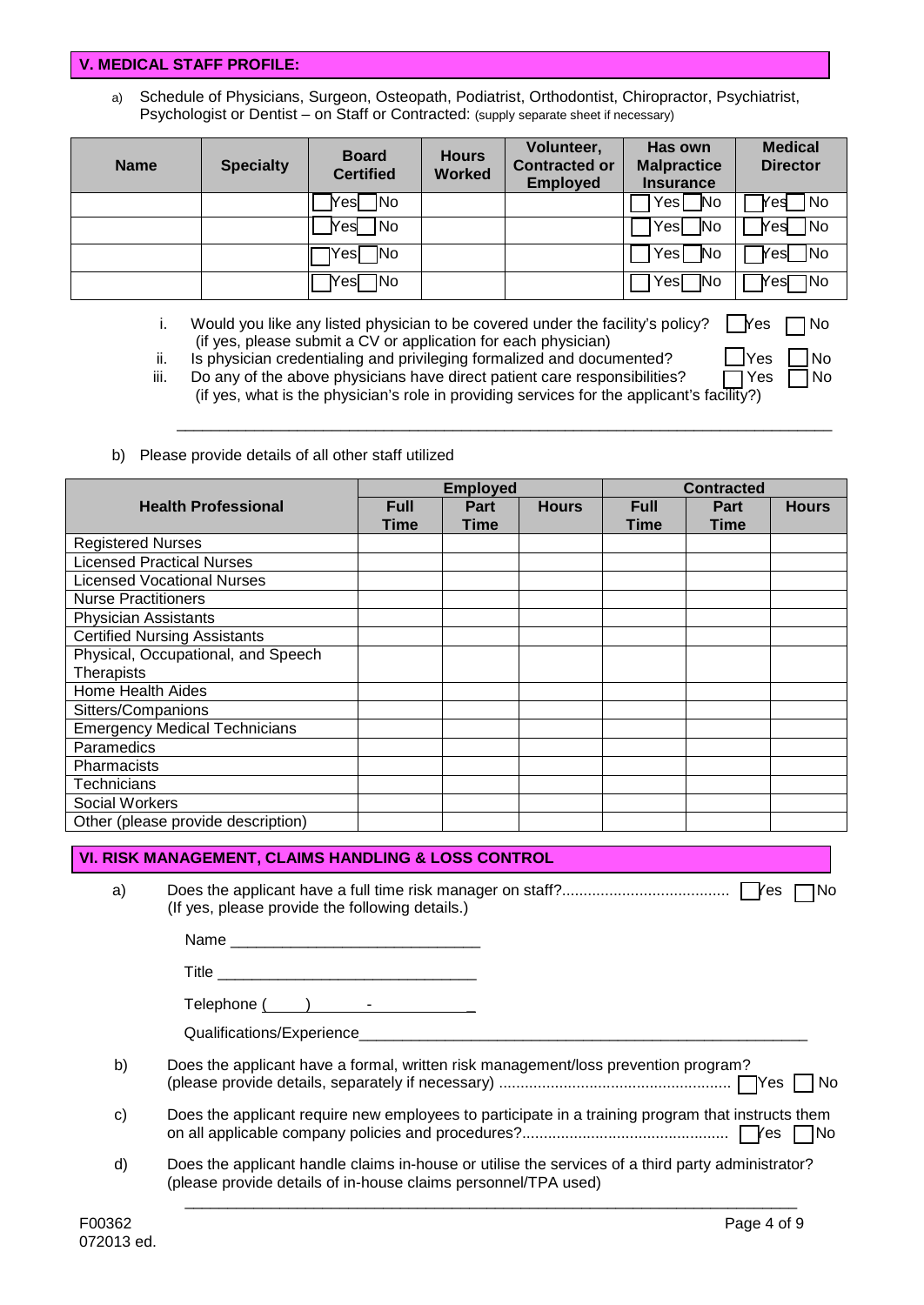|              | <b>VII. CREDENTIALING:</b>                                                                                                                                                                                                                                                                                                                                                                                                                                                        |
|--------------|-----------------------------------------------------------------------------------------------------------------------------------------------------------------------------------------------------------------------------------------------------------------------------------------------------------------------------------------------------------------------------------------------------------------------------------------------------------------------------------|
| a)           | No                                                                                                                                                                                                                                                                                                                                                                                                                                                                                |
| b)           | N <sub>o</sub>                                                                                                                                                                                                                                                                                                                                                                                                                                                                    |
| c)           | How often are physicians re-credentialed?                                                                                                                                                                                                                                                                                                                                                                                                                                         |
| d)           | Prior to hiring any employee, does the applicant verify:<br>No.<br>i.<br>Employment references with at least two previous employers? TYes<br>ii.<br>No<br>Criminal record, on a Local, State and National scale? (Please indicate which apply)<br>iii.                                                                                                                                                                                                                            |
|              | <b>Yes</b><br><b>N</b> o<br>iv.<br><b>Yes</b><br>No<br>v.<br>No]<br>Yes<br>vi.<br>Yes<br>1No<br>vii.                                                                                                                                                                                                                                                                                                                                                                              |
| e)           | Does the applicant keep all information on file and verify its completion prior to employment<br>Yes<br>No ا                                                                                                                                                                                                                                                                                                                                                                      |
|              | VIII. INSURED HISTORY - CLAIMS, LOSSES, AND INCIDENTS:                                                                                                                                                                                                                                                                                                                                                                                                                            |
| a)           | Has any claim or suit for an error, omission or malpractice ever been made against you or your<br>∫No<br>If Yes, how many? _____ Complete a copy of our Supplemental Claim form for each                                                                                                                                                                                                                                                                                          |
| b)           | Are you or any proposed insured for this insurance aware of any claim or suit, or any act, error,<br>omission, fact, circumstance, or records request from any attorney which may result in a<br>malpractice, general liability, or products liability claim or suit?<br><b>No</b><br><b>Yes</b><br>If Yes, has each of these been reported to the current or any prior insurer?<br><b>No</b><br>Yes<br>How many? _______ Complete a copy of our Supplemental Claim form for each |
| $\mathbf{C}$ | Has the applicant or any staff:<br>ever been the subject of disciplinary/investigative proceedings or reprimand by a<br>İ.<br>governmental/administrative agency, hospital or professional association? Wes<br>No<br>ever been convicted for an act committed in violation of any law or ordinance other than<br>ii.<br><b>TYes</b><br>N٥<br>ĪNo<br>iii.<br>ever had any state professional license or license to prescribe or dispense narcotics<br>iv.                          |

THE UNDERSIGNED IS AUTHORIZED BY THE APPLICANT AND DECLARES THAT THE STATEMENTS SET FORTH HEREIN AND ALL WRITTEN STATEMENTS AND MATERIALS FURINSHED TO THE INSURER IN CONJUNCTION WITH THIS APPLICATION ARE TRUE. SIGNING OF THIS APPLICATION DOES NOT BIND THE APPLICANT OR THE INSURER TO COMPLETE THE INSURANCE, BUT IT IS AGREED THAT THE STATEMENTS CONTAINED IN THIS APPLICATION, ANY SUPPLEMENTAL ATTACHMENTS, AND THE MATERIALS SUBMITTED HEREWITH ARE THE BASIS OF THE CONTRACT SHOULD A POLICY BE ISSUED AND HAVE BEEN RELIED UPON BY THE INSURER IN ISSUING ANY POLICY.

THIS APPLICATION AND MATERIALS SUBMITTED WITH IT SHALL BE RETAINED ON FILE WITH THE INSURER AND SHALL BE DEEMED ATTACHED TO AND BECOME PART OF THE POLICY IF ISSUED. THE INSURER IS AUTHORIZED TO MAKE ANY INVESTIGATION AND INQUIRY IN CONNECTION WITH THIS APPLICATION AS IT DEEMS NECESSARY.

THE APPLICANT AGREES THAT IF THE INFORMATION SUPPLIED ON THIS APPLICATION CHANGES BETWEEN THE DATE OF THIS APPLICATION AND THE EFFECTIVE DATE OF THE INSURANCE, THE APPLICANT WILL, IN ORDER FOR THE INFORMATION TO BE ACCURATE ON THE EFFECTIVE DATE OF THE INSURANCE, IMMEDIATELY NOTIFY THE INSURER OF SUCH CHANGES, AND THE INSURER MAY WITHDRAW OR MODIFY ANY OUTSTANDING QUOTATIONS OR AUTHORIZATIONS OR AGREEMENTS TO BIND THE INSURANCE

I HAVE READ THE FOREGOING APPLICATION OF INSURANCE AND REPRESENT THAT THE RESPONSES PROVIDED ON BEHALF OF THE APPLICANT ARE TRUE AND CORRECT.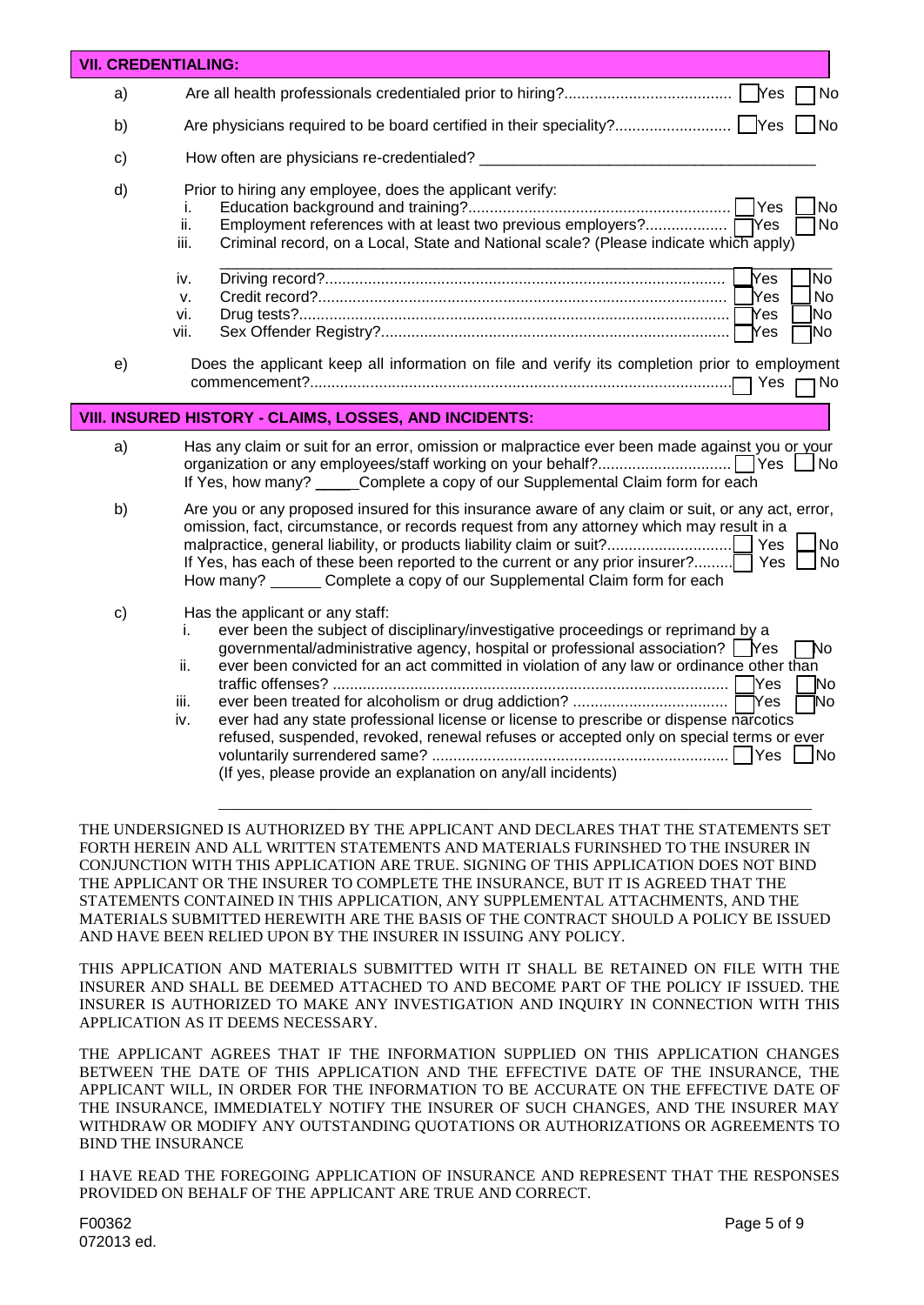#### **ANY PERSON WHO, WITH INTENT TO DEFRAUD OR KNOWING THAT (S)HE IS FACILITATING A FRAUD AGAINST THE INSURER, SUBMITS AN APPLICATION OR FILES A CLAIM CONTAINING A FALSE OR DECEPTIVE STATEMENT MAY BE GUILTY OF INSURANCE FRAUD.**

**COLORADO:** It is unlawful to knowingly provide false, incomplete, or misleading facts or information to an insurer to defraud or attempt to defraud the insurer. Penalties may include imprisonment, fines, denial of insurance, and civil damages. Any insurer or agent of an insurer who knowingly provides false, incomplete, or misleading facts or information to a policyholder or claimant for the purpose of defrauding or attempting to defraud the policyholder or claimant with regard to a settlement or award payable from insurance proceeds shall be reported to the Colorado division of insurance.

**DISTRICT OF COLUMBIA:** It is a crime to provide false or misleading information to an insurer for the purpose of defrauding the insurer or any other person. Penalties include imprisonment and/or fines and an insurer may deny insurance benefits if false information materially related to a claim made by the applicant.

**FLORIDA:** Any person who knowingly and with intent to injure, defraud, or deceive any insurer files a statement of claim or an application containing any false, incomplete or misleading information is guilty of a felony in the third degree. **LOUISIANA AND MARYLAND:** Any person who knowingly and willfully presents a false or fraudulent claim for payment of a loss or benefit or who knowingly and willfully presents false information in an application for insurance is guilty of a crime and may be subject to fines and confinement in prison.

**MAINE, TENNESSEE, VIRGINIA AND WASHINGTON**: It is a crime to knowingly provide false, incomplete or misleading information to an insurer to defraud the insurer. Penalties may include imprisonment, fines or denial of insurance benefits.

**MINNESOTA**: A person who files a claim with intent to defraud or helps commit a fraud against an insurer is guilty of a crime.

**OKLAHOMA:** Any person who knowingly, and with intent to injure, defraud or deceive any insurer, makes any claim for the proceeds of an insurance policy containing any false, incomplete or misleading information is guilty of a felony.

**PENNSYLVANIA:** Any person who knowingly and with intent to defraud any insurance company or other person files an application for insurance or statement of claim containing any materially false information or conceals for the purpose of misleading, information concerning any fact material thereto commits a fraudulent insurance act, which is a crime and subjects such person to criminal and civil penalties.

**NEW YORK AND KENTUCKY:** Any person who knowingly and with intent to defraud an insurer or other person files an application for insurance or statement of claims containing any materially false information, or conceals for the purpose of misleading, information concerning any fact material thereto, commits a fraudulent insurance act, which is a crime. New York applicants are subject to a civil penalty not to exceed \$5,000 and the stated value of the claim for each such violation. Pennsylvania applicants are subject to criminal and civil penalties.

| Date:                                |
|--------------------------------------|
|                                      |
| Title:                               |
| (Owner, Partner, Authorized Officer) |

If this **Application** is completed in Florida, please provide the Insurance Agent's name and license number. If this **Application** is completed in Iowa or New Hampshire, please provide the Insurance Agent's name and signature only.

| Agent's Printed Name:           |  |  |
|---------------------------------|--|--|
| Florida Agent's License Number: |  |  |

Agent's Signature: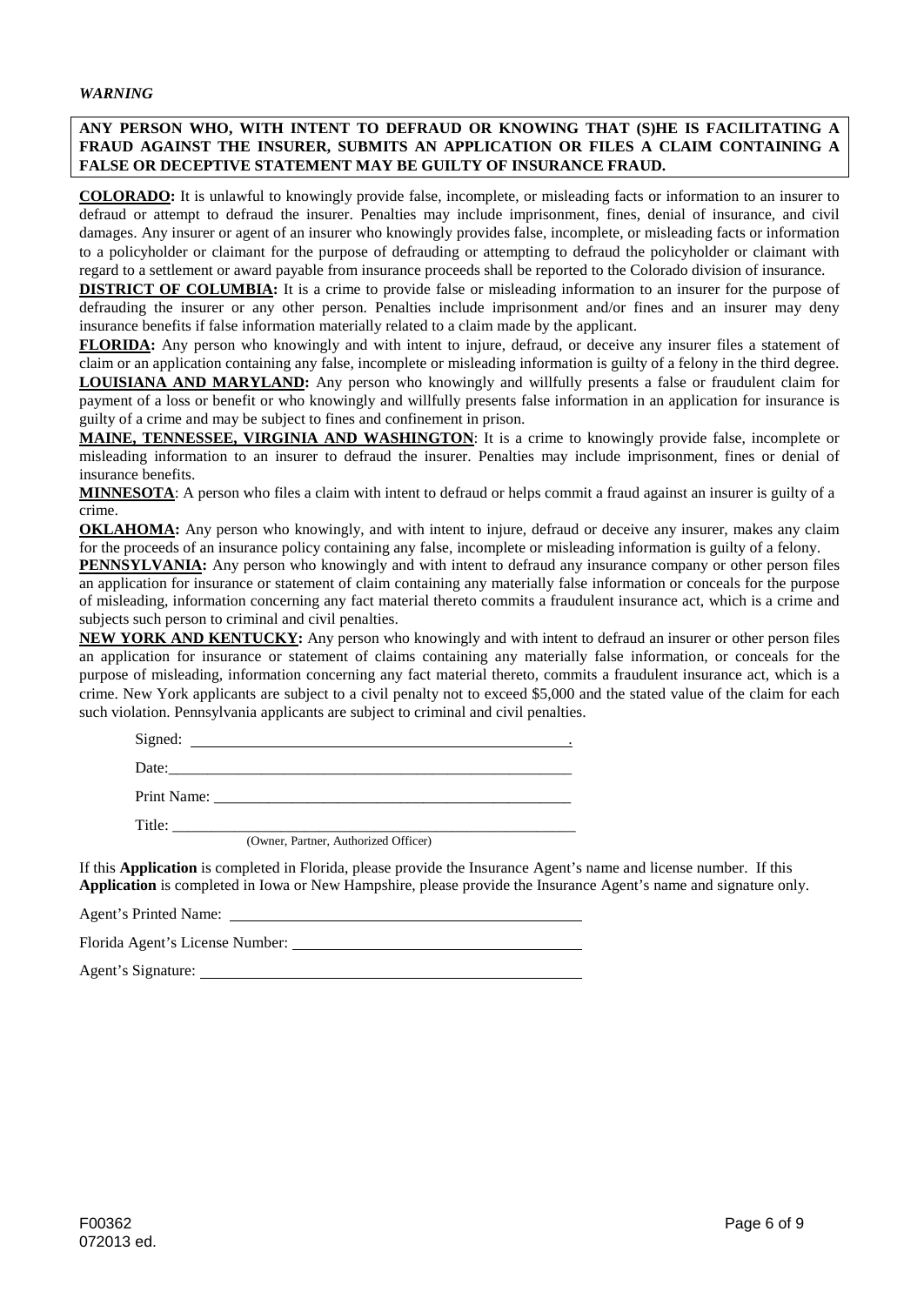# heaz

## **PRIOR CLAIMS INFORMATION SUPPLEMENTAL APPLICATION**

#### **APPLICANT'S INSTRUCTIONS – PLEASE READ:**

- 
- 1. Please type or print clearly.<br>2. Answer ALL questions com 2. Answer ALL questions completely leaving no blanks. If any questions, or part thereof, do not apply, print N/A in the space.
- 3. If additional space is needed to answer any questions fully, please attach a separate page.
- 4. This supplemental application must be completed, dated and signed by a Principal of the Applicant.<br>5. Complete one form for each incident, claim, or suit.
- Complete one form for each incident, claim, or suit.

| a) |                                                                                                                                                                                                                                                                                                                                                                                                                                                                                                                                                                                                      |                                                                                     |  |  |
|----|------------------------------------------------------------------------------------------------------------------------------------------------------------------------------------------------------------------------------------------------------------------------------------------------------------------------------------------------------------------------------------------------------------------------------------------------------------------------------------------------------------------------------------------------------------------------------------------------------|-------------------------------------------------------------------------------------|--|--|
| b) |                                                                                                                                                                                                                                                                                                                                                                                                                                                                                                                                                                                                      |                                                                                     |  |  |
| c) |                                                                                                                                                                                                                                                                                                                                                                                                                                                                                                                                                                                                      |                                                                                     |  |  |
| d) |                                                                                                                                                                                                                                                                                                                                                                                                                                                                                                                                                                                                      |                                                                                     |  |  |
| e) |                                                                                                                                                                                                                                                                                                                                                                                                                                                                                                                                                                                                      |                                                                                     |  |  |
| f) | Status of Claim:   Incident (negligent act, error or omission or an Accident that could lead to a<br>Claim)<br>Claim (written notice received by any Insured of an intention to hold the<br>Insured responsible for compensation for Damages)<br>Suit (demand, notice, summons or other process received by the Insured or<br>its representative)                                                                                                                                                                                                                                                    |                                                                                     |  |  |
| g) | Description of Claim: (include nature of treatment and your involvement)                                                                                                                                                                                                                                                                                                                                                                                                                                                                                                                             |                                                                                     |  |  |
|    |                                                                                                                                                                                                                                                                                                                                                                                                                                                                                                                                                                                                      |                                                                                     |  |  |
|    | Description of the type and extent of injury or damages allegedly sustained:<br>c.                                                                                                                                                                                                                                                                                                                                                                                                                                                                                                                   |                                                                                     |  |  |
| h) | <b>Current Disposition of Claim:</b><br>DISMISSED (action dropped without any payment to claimant of Statute of Limitations has<br>expired)<br>ABANDONED (no activity from claimant for over 3 years)                                                                                                                                                                                                                                                                                                                                                                                                |                                                                                     |  |  |
|    | WON by defense                                                                                                                                                                                                                                                                                                                                                                                                                                                                                                                                                                                       |                                                                                     |  |  |
|    | WON by claimant<br>Total Paid: \$<br>Please Indicate:                                                                                                                                                                                                                                                                                                                                                                                                                                                                                                                                                | Amount Paid on your behalf: \$<br>Court judgment, or $\Box$ Out of court settlement |  |  |
|    | <b>OPEN</b><br>Claimant's settlement demand: \$__________________<br>Defendant's Offer for settlement: \$_________________<br>Insurer's loss reserve: \$                                                                                                                                                                                                                                                                                                                                                                                                                                             |                                                                                     |  |  |
| i) | Explain what steps have been taken to prevent recurrences of similar claims: _________________                                                                                                                                                                                                                                                                                                                                                                                                                                                                                                       |                                                                                     |  |  |
|    | THE UNDERSIGNED IS AUTHORIZED BY THE APPLICANT AND DECLARES THAT THE STATEMENTS SET<br>FORTH HEREIN AND ALL WRITTEN STATEMENTS AND MATERIALS FURINSHED TO THE INSURER IN<br>CONJUNCTION WITH THIS APPLICATION ARE TRUE. SIGNING OF THIS APPLICATION DOES NOT BIND<br>THE APPLICANT OR THE INSURER TO COMPLETE THE INSURANCE, BUT IT IS AGREED THAT THE<br>STATEMENTS CONTAINED IN THIS APPLICATION, ANY SUPPLEMENTAL ATTACHMENTS, AND THE<br>MATERIALS SUBMITTED HEREWITH ARE THE BASIS OF THE CONTRACT SHOULD A POLICY BE ISSUED<br>AND HAVE BEEN RELIED UPON BY THE INSURER IN ISSUING ANY POLICY. |                                                                                     |  |  |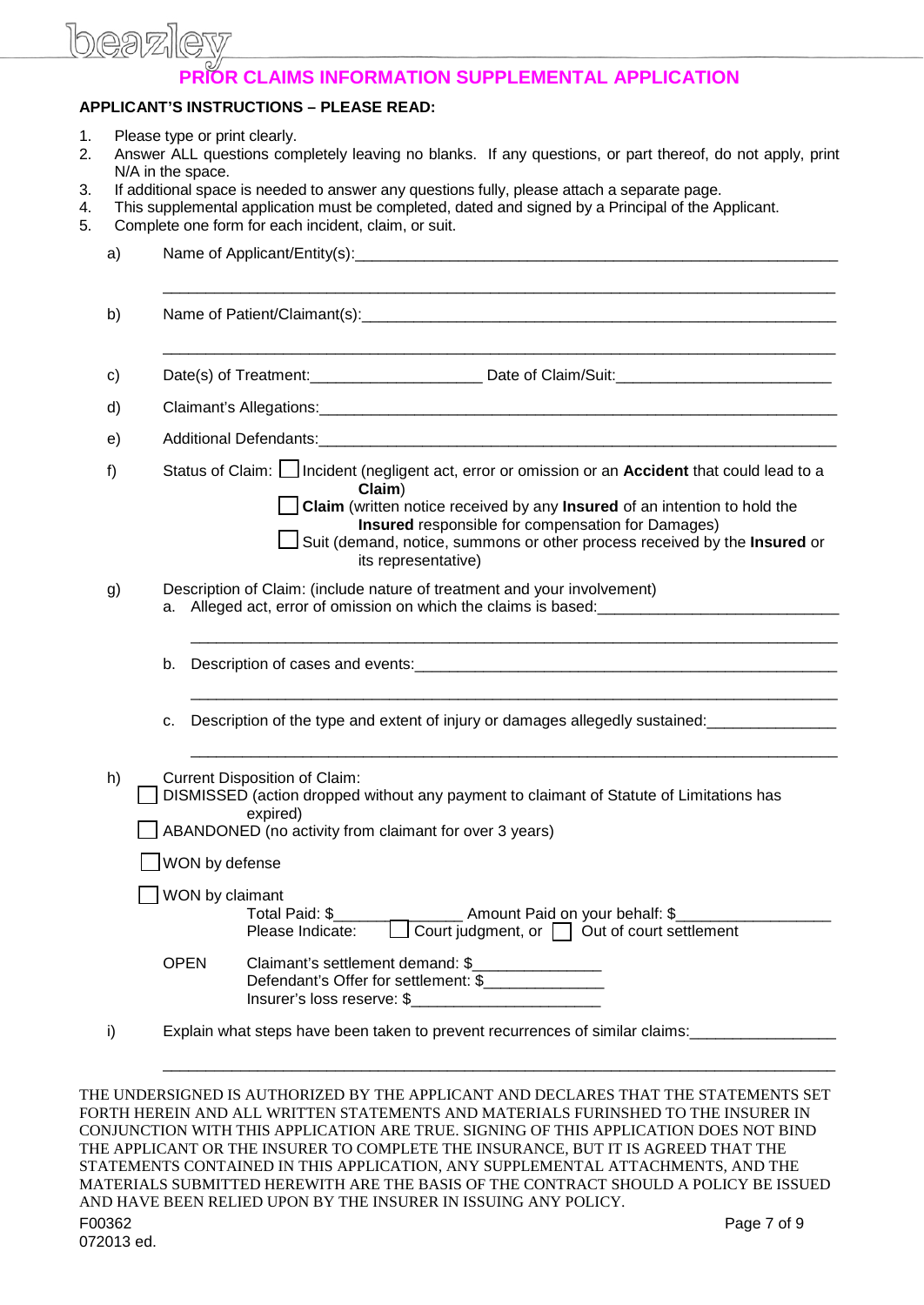THIS APPLICATION AND MATERIALS SUBMITTED WITH IT SHALL BE RETAINED ON FILE WITH THE INSURER AND SHALL BE DEEMED ATTACHED TO AND BECOME PART OF THE POLICY IF ISSUED. THE INSURER IS AUTHORIZED TO MAKE ANY INVESTIGATION AND INQUIRY IN CONNECTION WITH THIS APPLICATION AS IT DEEMS NECESSARY.

THE APPLICANT AGREES THAT IF THE INFORMATION SUPPLIED ON THIS APPLICATION CHANGES BETWEEN THE DATE OF THIS APPLICATION AND THE EFFECTIVE DATE OF THE INSURANCE, THE APPLICANT WILL, IN ORDER FOR THE INFORMATION TO BE ACCURATE ON THE EFFECTIVE DATE OF THE INSURANCE, IMMEDIATELY NOTIFY THE INSURER OF SUCH CHANGES, AND THE INSURER MAY WITHDRAW OR MODIFY ANY OUTSTANDING QUOTATIONS OR AUTHORIZATIONS OR AGREEMENTS TO BIND THE INSURANCE

I HAVE READ THE FOREGOING APPLICATION OF INSURANCE AND REPRESENT THAT THE RESPONSES PROVIDED ON BEHALF OF THE APPLICANT ARE TRUE AND CORRECT.

#### **FRAUD WARNING DISCLOSURE**

**ANY PERSON WHO, WITH INTENT TO DEFRAUD OR KNOWING THAT (S)HE IS FACILITATING A FRAUD AGAINST THE INSURER, SUBMITS AN APPLICATION OR FILES A CLAIM CONTAINING A FALSE OR DECEPTIVE STATEMENT MAY BE GUILTY OF INSURANCE FRAUD.**

**NOTICE TO ALABAMA, ARKANSAS, LOUISIANA, NEW MEXICO AND RHODE ISLAND APPLICANTS:**  ANY PERSON WHO KNOWINGLY PRESENTS A FALSE OR FRAUDULENT CLAIM FOR PAYMENT OF A LOSS OR BENEFIT OR KNOWINGLY PRESENTS FALSE INFORMATION IN AN APPLICATION FOR INSURANCE IS GUILTY OF A CRIME AND MAY BE SUBJECT TO FINES AND CONFINEMENT IN PRISON.

**NOTICE TO COLORADO APPLICANTS:** IT IS UNLAWFUL TO KNOWINGLY PROVIDE FALSE, INCOMPLETE, OR MISLEADING FACTS OR INFORMATION TO AN INSURANCE COMPANY FOR THE PURPOSE OF DEFRAUDING OR ATTEMPTING TO DEFRAUD THE COMPANY. PENALTIES MAY INCLUDE IMPRISONMENT, FINES, DENIAL OF INSURANCE, AND CIVIL DAMAGES. ANY INSURANCE COMPANY OR AGENT OF AN INSURANCE COMPANY WHO KNOWINGLY PROVIDES FALSE, INCOMPLETE, OR MISLEADING FACTS OR INFORMATION TO A POLICYHOLDER OR CLAIMANT FOR THE PURPOSE OF DEFRAUDING OR ATTEMPTING TO DEFRAUD THE POLICYHOLDER OR CLAIMANT WITH REGARD TO A SETTLEMENT OR AWARD PAYABLE FROM INSURANCE PROCEEDS SHALL BE REPORTED TO THE COLORADO DIVISION OF INSURANCE WITHIN THE DEPARTMENT OF REGULATORY AGENCIES.

**NOTICE TO DISTRICT OF COLUMBIA APPLICANTS:** WARNING: IT IS A CRIME TO PROVIDE FALSE OR MISLEADING INFORMATION TO AN INSURER FOR THE PURPOSE OF DEFRAUDING THE INSURER OR ANY OTHER PERSON. PENALTIES INCLUDE IMPRISONMENT AND/OR FINES. IN ADDITION, AN INSURER MAY DENY INSURANCE BENEFITS IF FALSE INFORMATION MATERIALLY RELATED TO A CLAIM WAS PROVIDED BY THE APPLICANT.

**NOTICE TO FLORIDA APPLICANTS:** ANY PERSON WHO KNOWINGLY AND WITH INTENT TO INJURE, DEFRAUD, OR DECEIVE ANY INSURER FILES A STATEMENT OF CLAIM OR AN APPLICATION CONTAINING ANY FALSE, INCOMPLETE OR MISLEADING INFORMATION IS GUILTY OF A FELONY OF THE THIRD DEGREE.

**NOTICE TO KANSAS APPLICANTS:** ANY PERSON WHO, KNOWINGLY AND WITH INTENT TO DEFRAUD, PRESENTS, CAUSES TO BE PRESENTED OR PREPARES WITH KNOWLEDGE OR BELIEF THAT IT WILL BE PRESENTED TO OR BY AN INSURER, PURPORTED INSURER, BROKER OR AGENT THEREOF, ANY WRITTEN STATEMENT AS PART OF, OR IN SUPPORT OF, AN APPLICATION FOR THE ISSUANCE OF, OR THE RATING OF AN INSURANCE POLICY FOR PERSONAL OR COMMERCIAL INSURANCE, OR A CLAIM FOR PAYMENT OR OTHER BENEFIT PURSUANT TO AN INSURANCE POLICY FOR COMMERCIAL OR PERSONAL INSURANCE WHICH SUCH PERSON KNOWS TO CONTAIN MATERIALLY FALSE INFORMATION CONCERNING ANY FACT MATERIAL THERETO; OR CONCEALS, FOR THE PURPOSE OF MISLEADING, INFORMATION CONCERNING ANY FACT MATERIAL THERETO COMMITS A FRAUDULENT INSURANCE ACT.

**NOTICE TO MAINE, TENNESSEE, VIRGINIA AND WASHINGTON APPLICANTS**: IT IS A CRIME TO KNOWINGLY PROVIDE FALSE, INCOMPLETE OR MISLEADING INFORMATION TO AN INSURANCE COMPANY FOR THE PURPOSE OF DEFRAUDING THE COMPANY. PENALTIES MAY INCLUDE IMPRISONMENT, FINES OR A DENIAL OF INSURANCE BENEFITS.